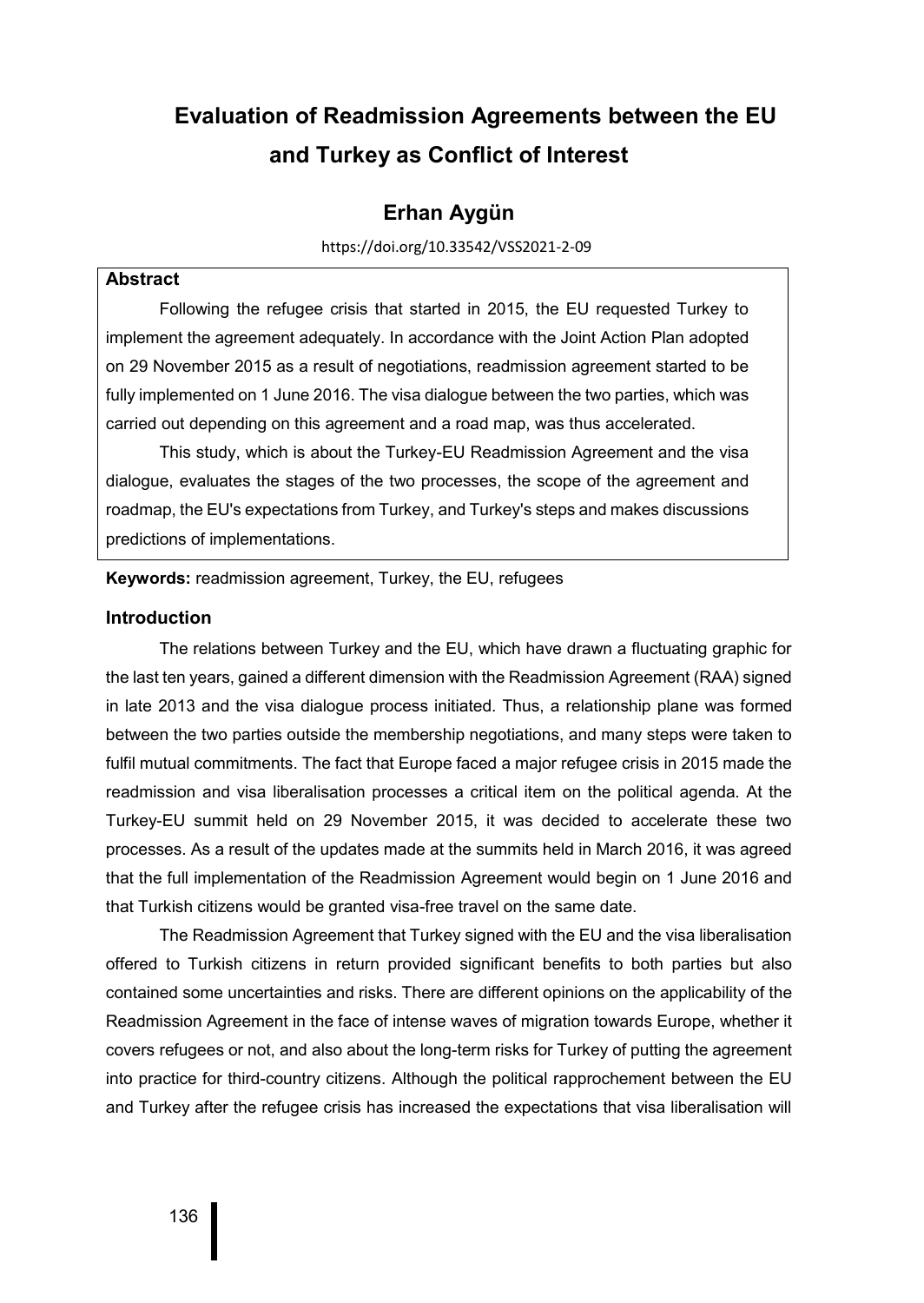be implemented in the short term, the uncertainty about how the visa dialogue process will end has not completely disappeared.

#### **Methodology**

Secondary analysis is used in the article, which includes a review of the literature, articles, academic publications, and government publications. Secondary analysis of extremely high-quality qualitative work provides benefits. Such a study can improve context knowledge by presenting a range of perspectives on key issues, validating and opposing viewpoints, emphasizing common themes of the given content, and highlighting literature gaps. All secondary data from other documents was used to better understand the subject under consideration.

#### **1. Conceptual Framework**

#### **1.1 Readmission Agreement and Dialogue Mechanisms of the European Union**

Since the 1990s, the EU has been developing various mechanisms to keep immigration under control. The first major step was taken for the common visa regime by signing the Schengen Agreement on 14 June 1985 among some member states. The framework of the common visa and border security policies was drawn in the Schengen Agreement signed in 1990 on the agreement's implementation. In this agreement, it was decided that the parties to the agreement should determine a common visa policy and that third-country nationals can enter the Schengen area with a uniform visa. It was agreed that the border controls in the Schengen area should also be carried out as a common policy and that no party country should make any changes in this without the approval of the others. It was stated that if a third country citizen comes to the Schengen area without a valid visa, the carrier airlines and shipping companies would be held responsible, and the carrier companies were asked to take the necessary measures in this regard (Özcan, 2005).

With the expansion of the Schengen area over time and its borders moving to the east, the EU has accelerated its technical and financial support to neighbouring countries in the fields of illegal migration and border management. The primary purpose here is to carry out the supervision and control to be established on the migration movements as far away from the EU as possible and even to put the responsibility on this issue to other states. On the other hand, the generous asylum opportunities provided by Western European countries are one of the factors that encourage migration to Europe (Castles et al., 2013).

Another of the EU's strategies to combat irregular migration is readmission agreements (RAAs). In short, the RAA is an agreement that provides for a country to readmit people illegally present in another country into its territory. These persons may be nationals or stateless persons of the receiving country, or they may be third-country nationals who have unlawfully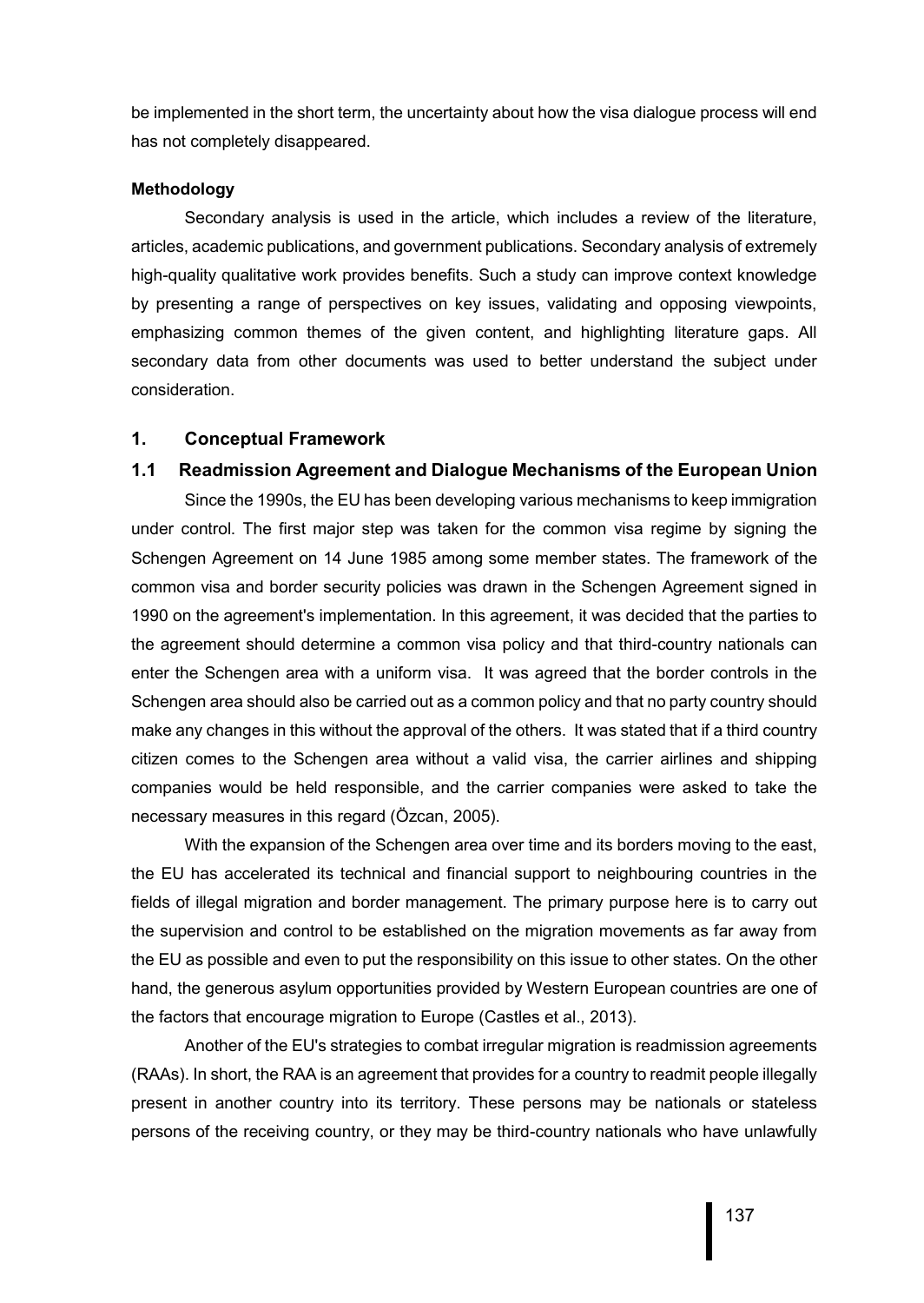transferred from the territory of this country to the country in which they reside. Since the mid-1990s, when the EU established a common return procedure, it has proposed readmission arrangements to various countries and signed bilateral RAAs with 18 countries (The European Council, 2021).

The RAA is a risky agreement in terms of potential costs for emigrant and transit countries. Today, since the main destination of irregular migration is Europe, these agreements impose responsibilities on the other side rather than the EU. Therefore, the EU offers some visa facilities to the countries with which it has entered into negotiations for the RAA in return for the signing and proper implementation of the agreement. The content and roadmap of visa facilities are determined specifically for each country. For example, the citizens of some countries that have signed the RAA have been provided with facilities such as shortening the procedures and procedures for Schengen visa applications, reducing the application fee, and granting multiple entry right to some people. Currently, there are visa facilitation agreements between the EU and Ukraine, Russia, Georgia, Armenia, Azerbaijan and Cape Verde (Refworld, 2016).

The EU has abolished short-stay visas with some countries with which it has signed the RAA. For example, following the entry into force of the RAAs, the EU granted visa-free travel to Serbia, Montenegro and Macedonia in 2009, Albania and Bosnia-Herzegovina in 2010, and Moldova in 2014. Having signed separate readmission agreements with the EU, Ukraine and Georgia, as well as the member states that recognise it, met the criteria for visa liberalisation, and the European Commission published its recommendations for the abolition of visas with these three countries in the first half of 2016. As a result of the votes to be held in the Council and the Parliament, it is expected that the visa exemption of the said countries in the Schengen area will come into effect. With Belarus, another country within the EU's Eastern Partnership scope, the RAA and visa liberalisation processes are carried out simultaneously.

The EU's visa liberalisation dialogue with a country depends on the signing and implementation of the readmission agreement with that country, as well as a roadmap that includes the reforms that the country in question must carry out. The details of the reforms discussed in the roadmap under the main headings such as document security, fight against irregular migration, border management, public order, public safety, foreign relations, and fundamental rights vary from country to country. EU experts carefully examine the steps taken by the governments in line with the roadmap, and accordingly, positive or negative opinions on visa liberalisation are conveyed to the Commission. The Commission recommends abolishing visas to the European Parliament and the European Council if satisfied with the reforms and implementations.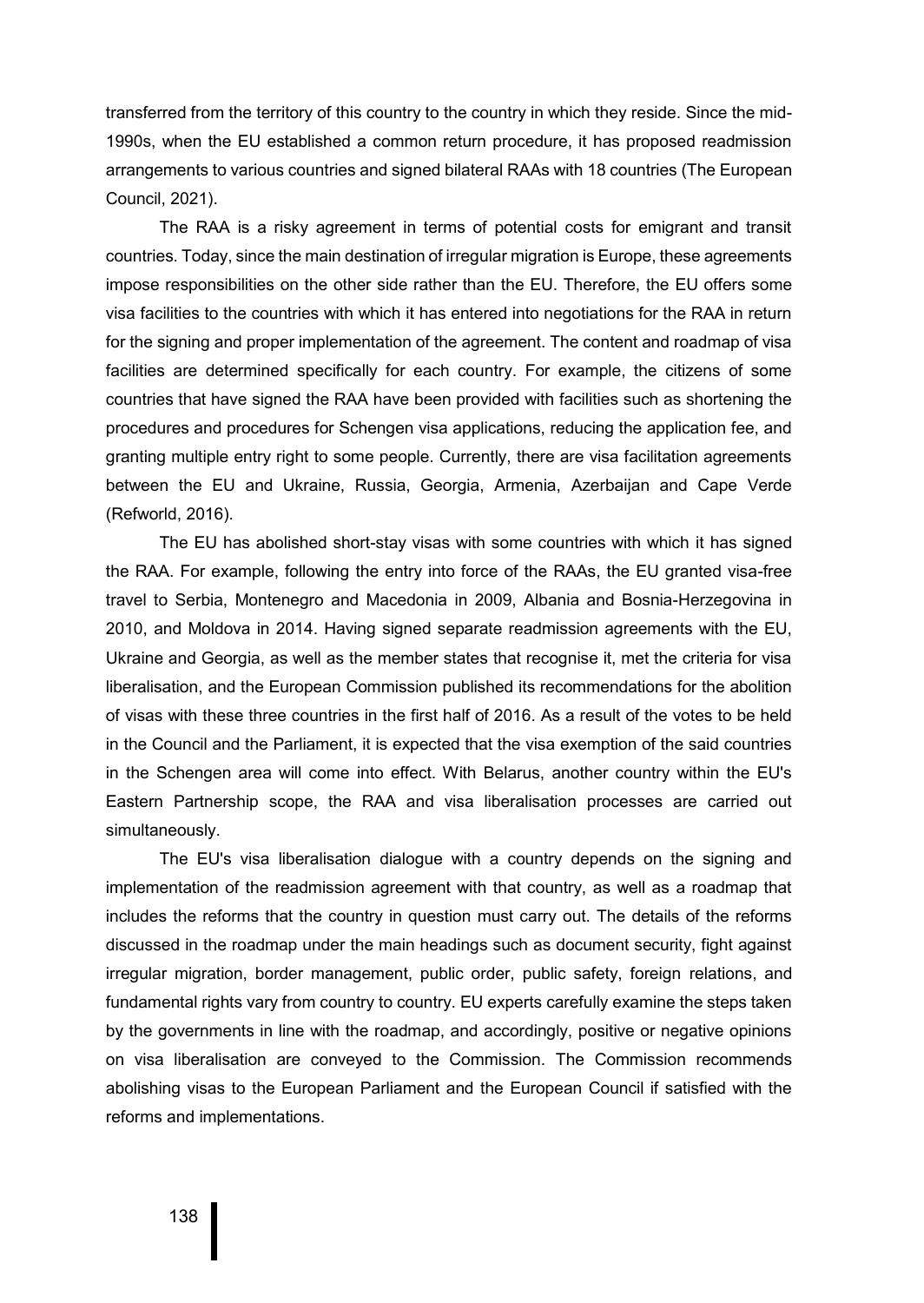If the Parliament and the Council accept the proposal, visa liberalisation becomes law. While the absolute majority is required in the voting in the Parliament, a qualified majority in the Council is needed, that is, a number of affirmative votes to represent at least 55 per cent of the member states and at least 65 per cent of the EU population. Since the United Kingdom and Ireland, which do not adopt the Schengen visa regime, do not vote in this voting, the required rates for the qualified majority are calculated to exclude these two countries.

If the Parliament does not accept the proposal, the proposal is sent to the Council again, and after the Council's opinions are received, it goes to the Parliament for the second time. If the parliament accepts this version of it, the proposal becomes law; if it rejects, the process ends negatively. If the Parliament proposes changes on the proposal, it is sent to the Council, and if the Council finds these changes appropriate, the process is again positive. If there are points where the Council disagrees, the draft is finalised in a reconciliation commission formed by the Commission, Council and Parliament members.

## **1.2 Readmission Agreement of the European Union and Turkey**

In the early 2000s, the EU brought the signing of a RAA with Turkey to the agenda. After the EU Council accepted the negotiation directives on this issue on 28 November 2002, the European Commission presented the agreement proposal to Turkey on 10 March 2005, and the negotiations between the two parties on the proposal started on 27 May 2005. After four rounds in about a year and a half, the negotiations were frozen due to the same opinions and resumed in 2009. The negotiations on the new draft text submitted by the EU to Turkey on 17 December 2009 have progressed positively. On 21 June 2012, the European Council representatives and Turkey's representatives initialled the text of the agreement in Brussels. On the same day, the Council invited the European Commission to enter into a dialogue with Turkey on visa liberalisation. Although this authorisation was given to the Commission, the EU expected Turkey to sign the RAA before the visa liberalisation process started. After Turkey did not sign the agreement for more than a year, the Council accepted the opening of the visa liberalisation to negotiations in order for Turkey to soften its stance, even though it stated that visa liberalisation would be evaluated with a "gradual and long-term perspective" when the agreement was initialled. After months of negotiations, a roadmap for visa liberalisation was agreed upon. Finally, on 16 December 2013, with the arrival of EU Interior Commissioner Cecilia Malmström in Ankara, the RAA was signed between the EU and Turkey. The dialogue process for visa liberalisation was officially started with the agreement's text signed together with the agreement.

It is understood that the main reason why the EU agreed to negotiate visa liberalisation with Turkey in the face of the signing of the RAA was to prevent immigrants from crossing into Europe illegally through Turkey. As one of the main routes of irregular migration to Europe,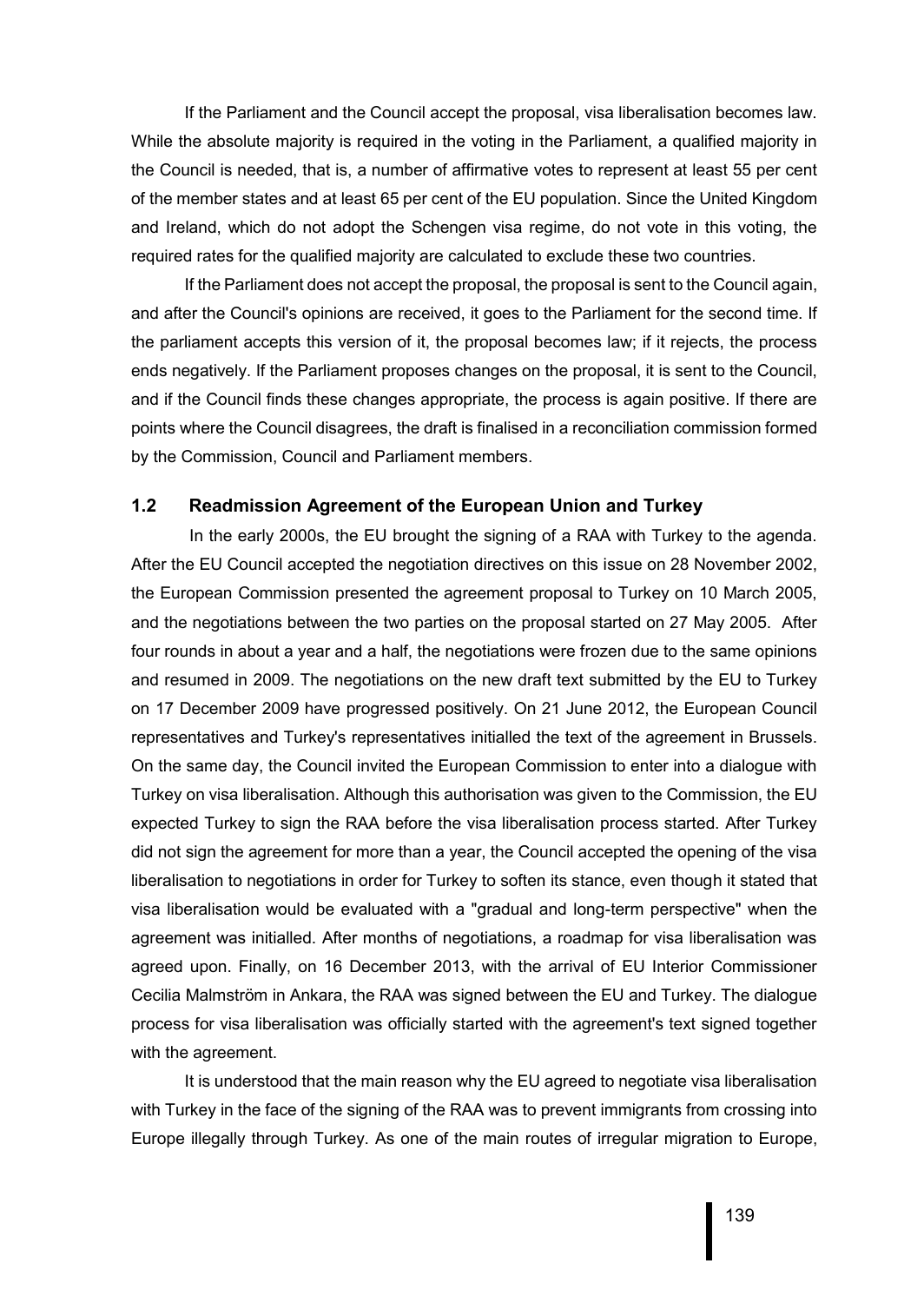Turkey's cooperation with the EU in border security and controls by signing the RAA will be an important measure to protect Europe against irregular migration; The EU has agreed to negotiate visa liberalisation in the face of Turkey's persistent stance. In addition, when the agreement was signed, a period of three years was given by the EU for Turkey, which did not have sufficient readmission capacity yet, to increase its readmission capacity and to sign readmission agreements with third countries.

The Turkey-EU Readmission Agreement officially entered into force in October 2014, following the approval of the Turkish Grand National Assembly on 25 June 2014.

While the RAA will only cover Turkish citizens, stateless persons and third-country nationals with bilateral readmission agreements with Turkey, it is foreseen that the readmission of other third-country nationals will start from 1 October 2017. However, with the intensification of irregular migration to Europe since mid-2015, the two sides agreed to change this calendar.

#### **1.2.1 29 November 2015 Turkey-EU Summit**

While Turkey put the RAA into effect, irregular migration to European countries, primarily from Syria and from various parts of Asia and Africa, started to increase unexpectedly. The uncertainty of when this migration wave will end has led the EU to develop cooperation with neighbouring countries on ensuring border security and preventing irregular migration. In this context, the EU has proposed a Joint Action Plan to Turkey, one of the most critical countries for stopping irregular migration, strengthening political relations, and accelerating reforms in the management of irregular migration and border security in return for some incentives. The negotiations between the two sides resulted in the agreement reached at the Turkey-EU summit held in Brussels on 29 November 2015, and it was decided to activate the Joint Action Plan. Accordingly, the two sides declared that they would act in coordination on issues such as ensuring border security, preventing human smuggling and fighting terrorism. While Turkey re-sets the implementation date of the RAA as 1 June 2016 for third-country nationals, the EU has committed to provide Turkey with the financial support of 3 billion Euros to be used in capacity building and to meet the needs of irregular migrants in Turkey and undertakes to provide technical assistance when necessary. The calendar of the visa dialogue, which is a process indexed to the full implementation of the RAA, was thus delayed. It is aimed to start taking steps to abolish the short-stay visas applied by the EU to Turkish citizens in 2016 and to complete the process by October "if the requirements in the roadmap are met". At the summit, it was also decided that Turkey's full membership negotiations should be accelerated with the opening of new chapters and that the two sides would be in constant communication with regular high-level summits and dialogue mechanisms.

With these decisions, while the cooperation between the EU and Turkey on border security and migration management issues is tried to be accelerated and intensified, the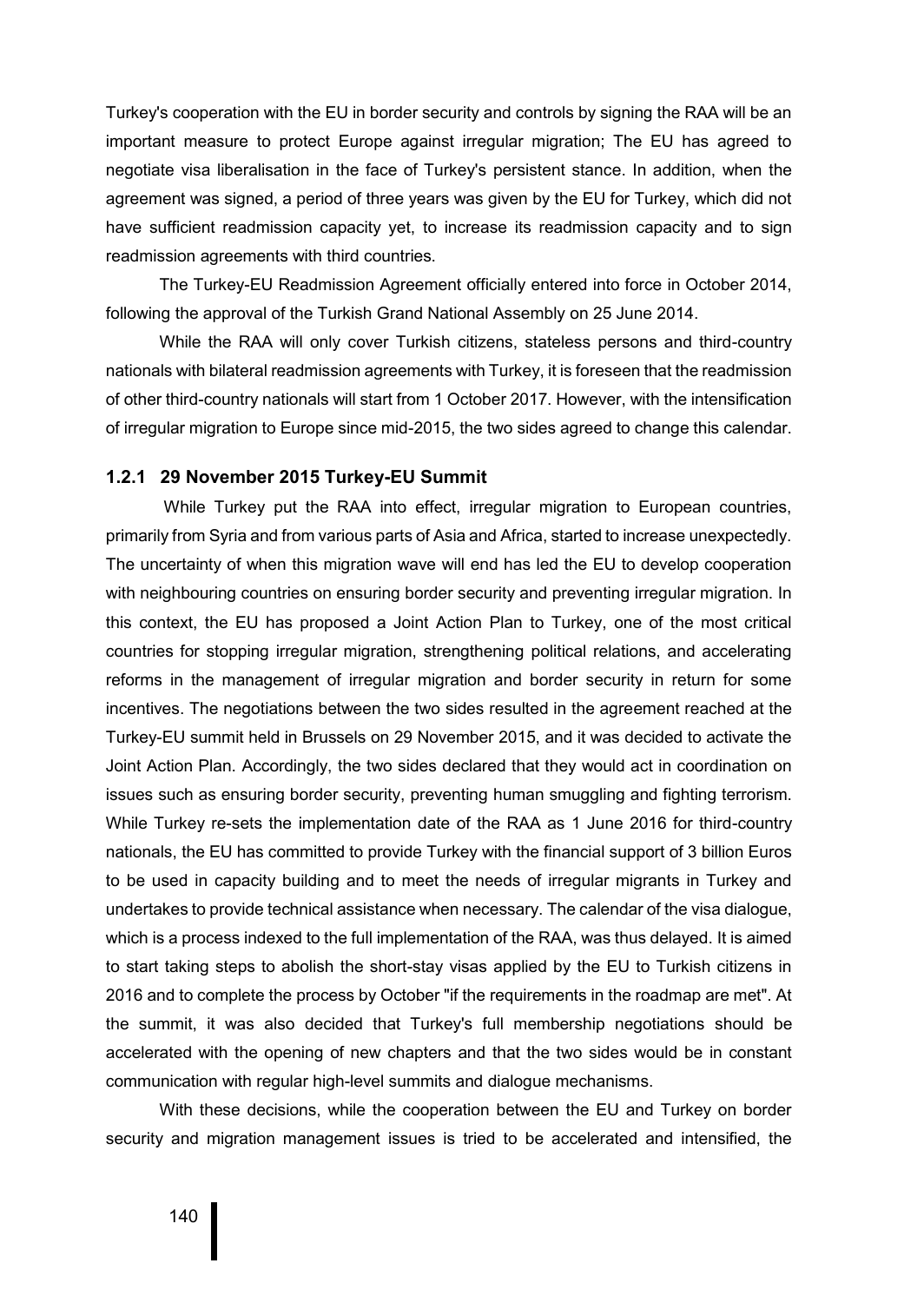burden-sharing between the two parties becomes more concrete. It is expected that the solidarity to be strengthened on these issues, which are described as "common challenges" faced by the two sides, will also contribute positively to the political, economic and strategic fields (İçduygu, 2014).

After the November 29 summit, the government of the Republic of Turkey stepped up its efforts to fulfil the reforms required for visa liberalisation. Immediate completion of some issues in the visa roadmap was targeted in the 2016 action plan of the 64th Government published on 10 December 2015. The Reform Action Group, which met on 11 December 2015 under the chairmanship of Prime Minister Ahmet Davutoğlu, set the target for visa liberalisation to come into effect in October 2016 and announced that the steps expected from Turkey would be taken rapidly in this direction. In the meantime, legislative changes that regulations could make were carried out quickly. For example, with the regulation that entered into force on January 15, 2016, foreigners under temporary protection have been granted the right to apply for a work permit.

#### **1.2.2 March 2016 Turkey-EU Reconciliation**

Unable to find a solution to the refugee crisis among themselves, EU countries have sought new measures to control irregular migration in the time that will pass with Turkey until the RAA comes into force. Through Turkey's positive attitude towards common burdensharing, several important decisions were agreed upon at the Turkey-EU summit held in Brussels on 7 March 2016 (İçduygu, 2016).

Following the announcement of the memorandum, the government of the Republic of Turkey has accelerated its efforts to implement the necessary reforms until 4 May 2016, when the Commission will publish the evaluation report, taking into account the visa roadmap evaluation report published by the European Commission on 4 March 2016. In the report published on this date, the Commission, concluding that Turkey satisfies the criteria in the roadmap sufficiently, recommended the abolition of visas to the Council and Parliament.

Turkey-EU relations have been impacted by ongoing political and security developments. These latest developments indicate that both parties appear hesitant to resolve the migration crisis exacerbated by the Syrian civil war. Negotiations over immigration policies have dominated relations since 2015 (İçduygu & Aksel, 2014). For example; the EU's response to Turkey's gas drilling operations in the Mediterranean. The European Council stated that if drilling activities are not interrupted, the EU will impose sanctions on Turkey. In response, Turkey suspended the Readmission Agreement with the EU in July 2019. The Turkish Ministry of Foreign Affairs announced that there is another reason for the suspension of the agreement: the EU's reluctance to implement the visa-free regime (DW, 2019).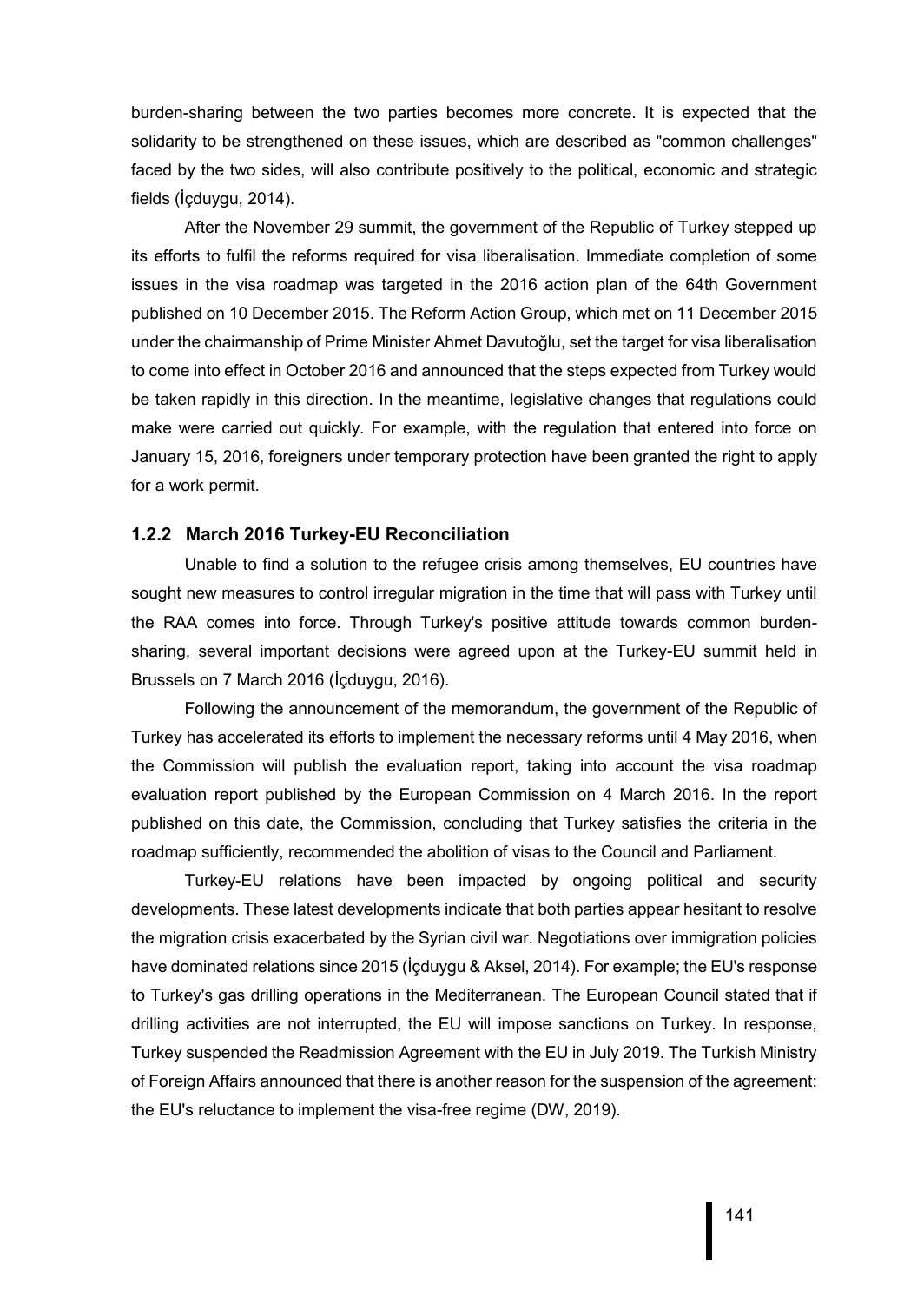## **2. Readmission Agreement and Its Content**

There is a five-year statute of limitations for the extradition of third-country nationals and stateless persons who have entered the EU via Turkey but can be identified by "unconfirmed presumptions". Therefore, readmission requests will not be made for those who left Turkey five years or more ago. There is no statute of limitations for those who can be documented to have passed through Turkey.

Upon the identification of the person eligible for readmission from third-country nationals and stateless persons, the requesting country will apply to the Turkish authorities within six months, and the Turkish authorities will respond to this application within 5 to 60 days.

After the request is approved, the person's return will be completed within three months. On the other hand, those caught immediately after crossing the border illegally can be sent back with an accelerated three-day procedure.

According to the RAA, persons who meet the following conditions will not be extradited to Turkey. Those who do not have a visa to Turkey and only use the road to Turkey for airport transfer have obtained a visa or residence permit from an EU member country. Those who have entered an EU country that does not have a visa requirement for them. Turkey will bear the costs of accommodating these persons in Turkey and send them back to their country if they are third-country nationals (Article 16).

The RAA signed between Turkey, and the EU does not include the United Kingdom, Ireland and Denmark, and non-EU Schengen countries (Iceland, Norway, Switzerland and Liechtenstein), which prefer to stay out of the EU Lisbon Treaty in the areas of freedom, security and justice. In the legislatures it has put on its visa roadmap, Turkey has stated that if the mentioned countries apply visa exemption to Turkish citizens, it will apply the RAA towards these countries (Duyan, 2014).

## **Conclusion**

The readmission Agreement has different meanings for the EU and Turkey. From the perspective of the EU, the Readmission Agreement is a routine agreement that has been negotiated with many countries since the early 2000s. Still, today it is seen as a critical mechanism for controlling the refugee crisis, which has reached severe dimensions. For Turkey, the agreement has two central importance.

First, the agreement has an accelerating effect in accelerating legal and institutional reforms on border and migration management and making practices efficient at international standards. Secondly, due to the fact that the Readmission Agreement is carried out together with the visa dialogue, it will be possible to abolish the tourist visas applied by the EU to Turkish citizens as a result of Turkey's enactment of the agreement. Turkey's expectation in this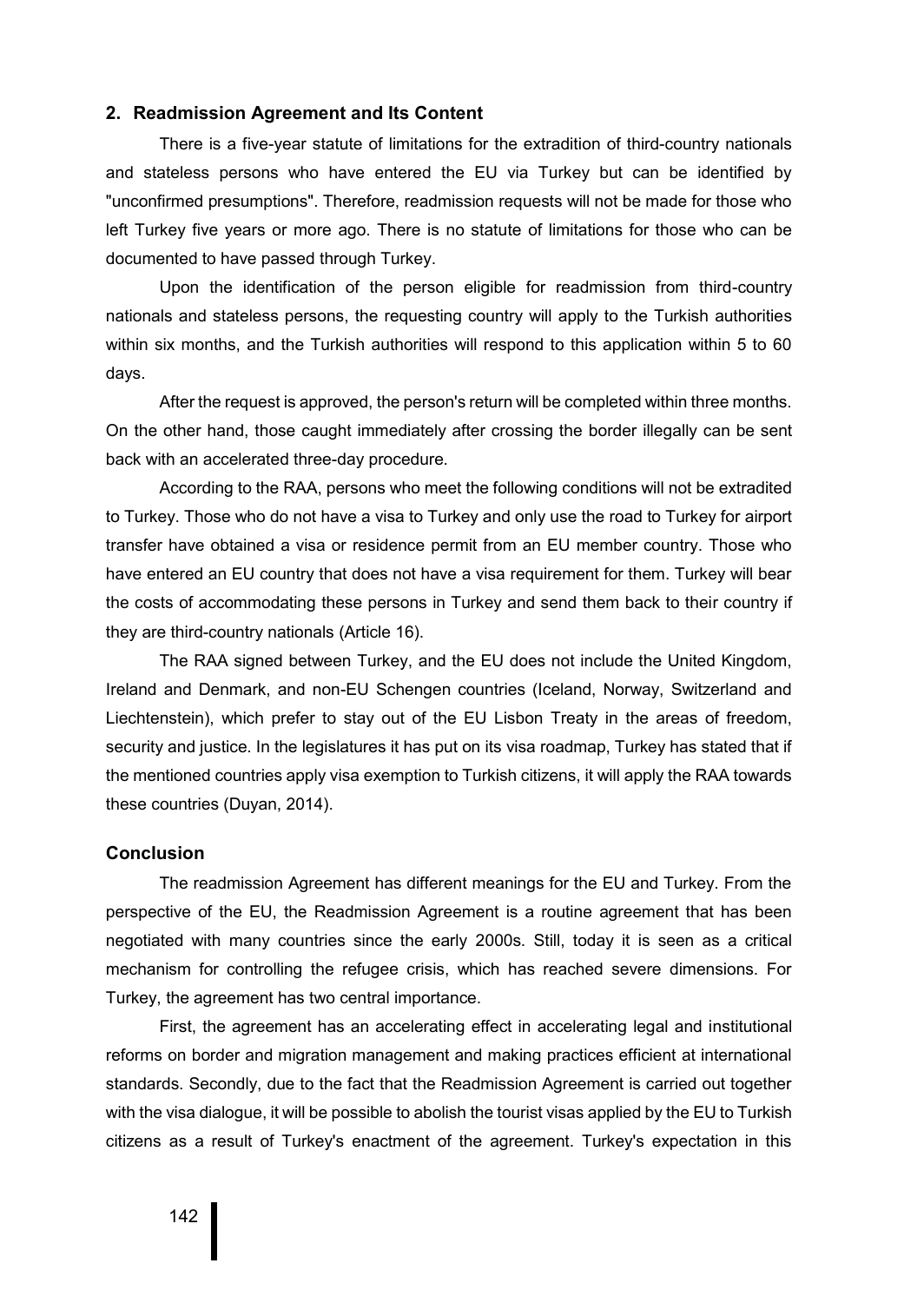direction has been a source of encouragement for the rapid and severe implementation of the Readmission Agreement.

With the RAA, the principles, rules and legal infrastructure related to the readmission of immigrants and asylum seekers between Turkey and EU member states have been regulated. The issue that might be a problem here is that Turkey faces readmission requests rather than EU member states. In particular, as of October 1, 2017, the readmission of nationals from other countries rather than their own will increase Turkey's economic and social burden.

The number of refugees in Turkey is announced as 4.5 million. This number will increase further with the implementation of the RAA. Syrians in Turkey are not considered refugees in accordance with their domestic legislation, with the reservation Turkey made to the Geneva Convention in 1951. In accordance with this legislation, temporary protection has been provided to Syrians. In this respect, they do not have refugee rights. In addition, due to their temporary nature, no legal and social studies have been conducted on their adaptation to living spaces. For this reason, asylum seekers who are readmitted will not have a permanent status and will be deprived of many fundamental rights. While this situation is known; The fact that the EU made such an agreement to send these refugees back to Turkey, which is an international humanitarian tragedy, reveals the EU's approach that prioritises itself and ignores Turkey's interests.

Although the RAA between Turkey and the EU seems to contain mutual rights and obligations for both parties, it was actually made to create a legal basis for the return of asylum seekers to Turkey, which the European countries did not want. In the face of this situation, considering the 4.5 million asylum seekers under temporary protection status in Turkey, it is not possible for Turkey to bear this burden alone. On the other hand, this attitude of the EU constitutes a violation of the jus cogens rules in international law. This situation may pose a problem in terms of international law in the future.

In the face of the situation as mentioned above, the first thing Turkey should do is to prepare the immigration reception centres as they should be, to determine the conditions for the admission of immigrants who came to the country with the RAA and to sign readmission agreements with the sending countries and share the responsibility of this burden.

On the one hand, the EU's erratic approach and reluctance make every 'normalization' a foreign policy success in terms of applying the established standards regarding the EU to Turkey; on the other hand, it increases distrust in the Turkish public and makes support for reforms and harmonization efforts fragile. Furthermore, by obscuring and weakening EU conditionality in benefit-cost calculations, it makes it increasingly difficult for Turkish politicians who do not want to bear the costs of internal policy monitors to fully and completely meet their compliance obligations (Rumelili, 2007).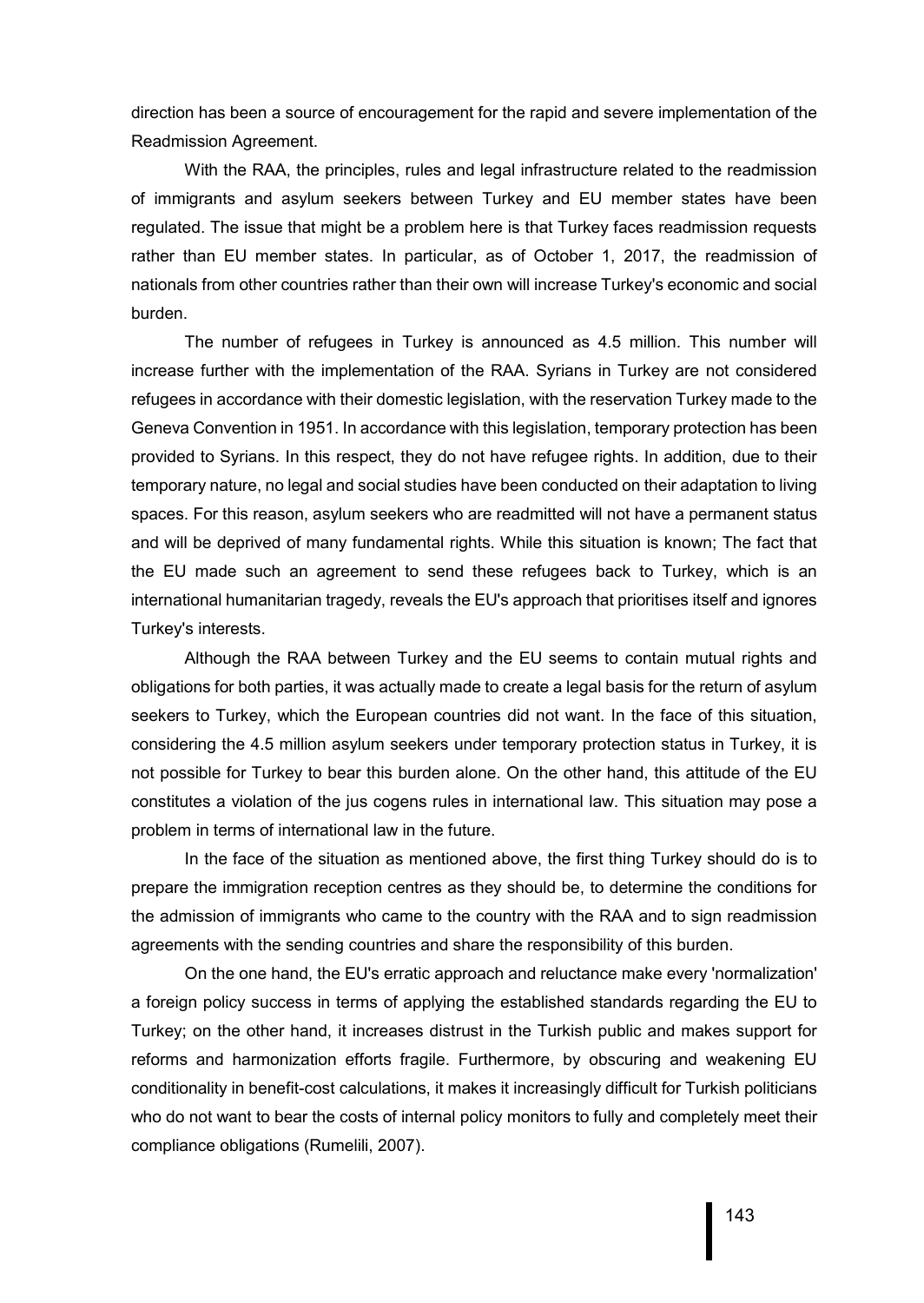As a result, after lengthy negotiations, the RAA was made on the condition that visa liberalisation and the right of free movement between Turkey and the EU would be achieved. Accordingly, the RAA will be dealt with mutually with visa exemption for both parties. In other words, whether or not the RAA will be implemented will depend on how well the EU will fulfil its promises in visa exemption. However, if we look at this from the EU side, the EU will put this commitment into practice according to the extent to which Turkey has implemented the RAA. In this process, Turkey and the EU need to work together, coordinate, re-establish the sense of mutual trust, and re-accelerate Turkey-EU relations with a broad perspective.

## **References**

Castles, S., de Haas, H. and Miller, M. J. 2013. *The Age of Migration: International Population Movements in the Modern World*, 5th ed. Palgrave Macmillan, ISBN: 978-1462513116

Deutsche Welle. 2019. Çavuşoğlu: Geri Kabul Anlaşması'nı askıya aldık. Retrieved 09 March 2021 from https://www.dw.com/tr/%C3%A7avu%C5%9Fo%C4%9Flu-geri-kabulanla%C5%9Fmas%C4%B1n%C4%B1-ask%C4%B1ya-ald%C4%B1k/a-49699277

OPOCE. 2000. EUR-Lex - 42000A0922(02) - EN. The European Union. Retrieved 16 April 2021 from https://eurlex.europa.eu/LexUriServ/LexUriServ.do?uri=CELEX%3A42000A0922%2802%29%3AEN% 3AHTML

İçduygu, A., & Aksel, D. B. 2014. Two-to-Tango in Migration Diplomacy: Negotiating Readmission Agreement between the EU and Turkey. In: European Journal of Migration and Law, Vol. 16 No. 3. p. 337–363. ISSN: 1571-8166

İçduygu, A., Erder, S., & Gençkaya, Ö. F. January 2014. TÜRKİYE'NİN ULUSLARARASI GÖÇ POLİTİKALARI, 1923-2023: Ulus-devlet Oluşumundan Ulus-Ötesi Dönüşümlere (Research Report TÜBİTAK 1001 106K291; p. 406). Retrieved 02 June 2021 from https://mirekoc.ku.edu.tr/wp-content/uploads/2017/01/Tu%CC%88rkiyenin-Uluslararas%C4%B1-Go%CC%88c%CC%A7-Politikalar%C4%B1-1923-2023\_-.pdf

Kirmayer, L. J., Narasiah, L., Munoz, M., Rashid, M., Ryder, A. G., Guzder, J., Hassan, G., Rousseau, C., Pottie, K. 2011. Common mental health problems in immigrants and refugees: general approach in primary care. In: Canadian Medical Association Journal, vol.183 no.12, p. E959–E967. ISSN 1488-2329

Rumelili, B. 2007. *Constructing Regional Community and Order in Europe and Southeast Asia*, New York: Palgrave Macmillan, ISBN-13: 9780230286368

Official Journal of the European Union. 2014. Agreement between the European Union and the Republic of Turkey on the readmission of persons residing without authorisation. Retrieved<br>18 a from the https://eur-lex europa eu/legalhttps://eur-lex.europa.eu/legalcontent/EN/TXT/HTML/?uri=CELEX:22014A0507(01)&from=SK

Özcan, M. 2005. Avrupa Birliği sığınma hukuku: Ortak bir sığınma hukukunun ortaya çıkışı. Ankara: Usak Publications, ISBN: 9789828022